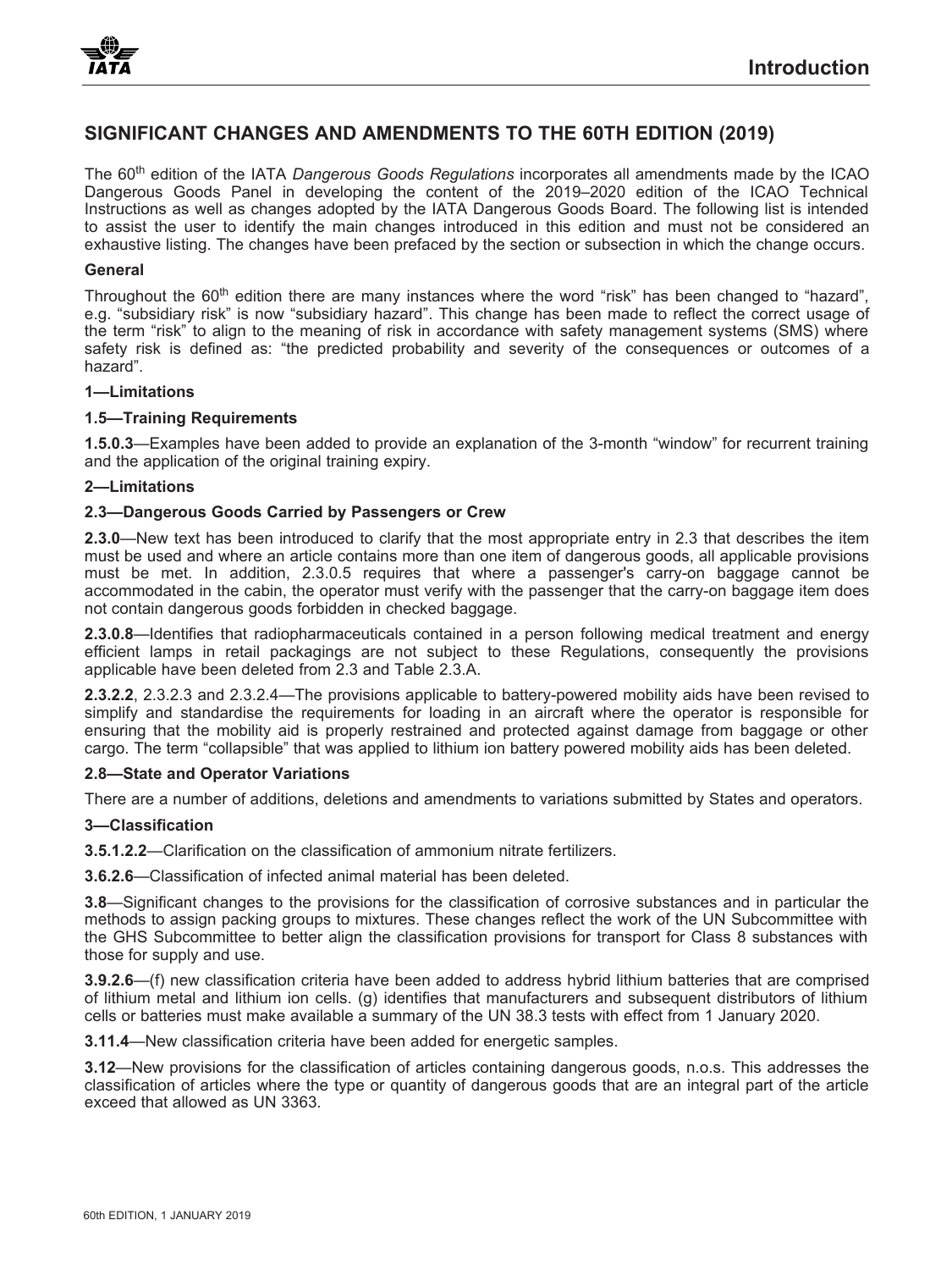# **4—Identification**

# **4.2—List of Dangerous Goods**

Amendments to the List of Dangerous Goods include:

- addition of twelve new UN numbers, UN 3537 to UN 3548, that have been assigned to articles containing dangerous goods in Classes 2, 3, 4, 5, 8 and 9 and Division 6.1;
- modification to the entries for UN 3316—Chemical kit and First aid kit to delete reference to packing groups II and III. The shipper must assign the appropriate packing group based on the most restrictive packing group in the kit as specified in special provision A44;
- addition of "stabilized" to UN 3302, **2-Dimethylaminoethyl acrylate**;
- assignment of ID 8001 to Disilane. This has been done as a placeholder until the UN Subcommittee addresses a gap in the existing regulations for pyrophoric gases. The entry for disilane identifies that it is completely forbidden;
- addition of a new entry, UN 3536, **Lithium batteries installed in cargo transport unit**. This entry is to address multi modal containers with installed lithium ion batteries, battery management systems and other electronics that function as a large fixed-base battery;
- the emergency response drill code, ERG Code shown in column N, for all lithium battery entries has been changed from "9FZ" to "12FZ". This reflects a change agreed by the ICAO DGP to identify that the inherent hazard for lithium batteries is not "9—No general inherent risk" and a new drill number "12—Fire, heat, smoke, toxic and flammable vapour", was adopted.
- addition of a new entry, UN 3535, **Toxic solid, flammable, inorganic, n.o.s.** .

# **4.4—Special Provisions**

Amendments to the special provisions include:

- replacement of A21, A134, A203 and A207, assigned to vehicles, which all become "not used" with a new special provision **A214**;
- revision to A59 to include reference to a maximum gauge pressure under which the exception for unserviceable or damaged tyre assemblies applies;
- revision to A67 to include the test requirements for classification of non-spillable batteries from Packing Instruction 872;
- revisions to A79 and A90 and change to A89 to become "not used", to clarify the classification of ammonium nitrate fertilizers;
- revision to A107 to address the transport of UN 3363, **Dangerous goods in apparatus** or **Dangerous goods in machinery** where the quantity of the dangerous goods exceeds the allowance in PI 962;
- revision to A201 to include provisions permitting the transport of lithium metal or lithium ion batteries as cargo on passenger aircraft with the approval of the States of Origin, destination and operator.

New special provisions have been added as follows:

- A213—Identifies that hybrid lithium batteries, which are comprised of lithium metal cells and lithium ion cells, must be assigned to UN 3090 or UN 3091 and the limits that apply when assigned to Section II;
- A334—Identifies the conditions that apply to lithium batteries shipped under approval as provided by special provision A201;
- A806—Provides information on how a shipper must determine the subsidiary hazard(s) for articles containing dangerous goods, n.o.s. and identifies that any subsidiary hazard must be shown on the Shipper's Declaration;
- A807—Identifies that the assigned entry must not be used for disilane or other pyrophoric gases.

# **5—Packing**

# **Packing Instructions**

**PI 200** and **PI 218**—Have been revised to clarify the terminology associated with the calculation of the pressure in the cylinder.

**PI 361** and **PI 364**—Has been revised to restrict UN 1308, **Zirconium suspended in a flammable liquid** in packing groups I and II to combination packagings with a maximum of 75 kg gross weight of the completed package.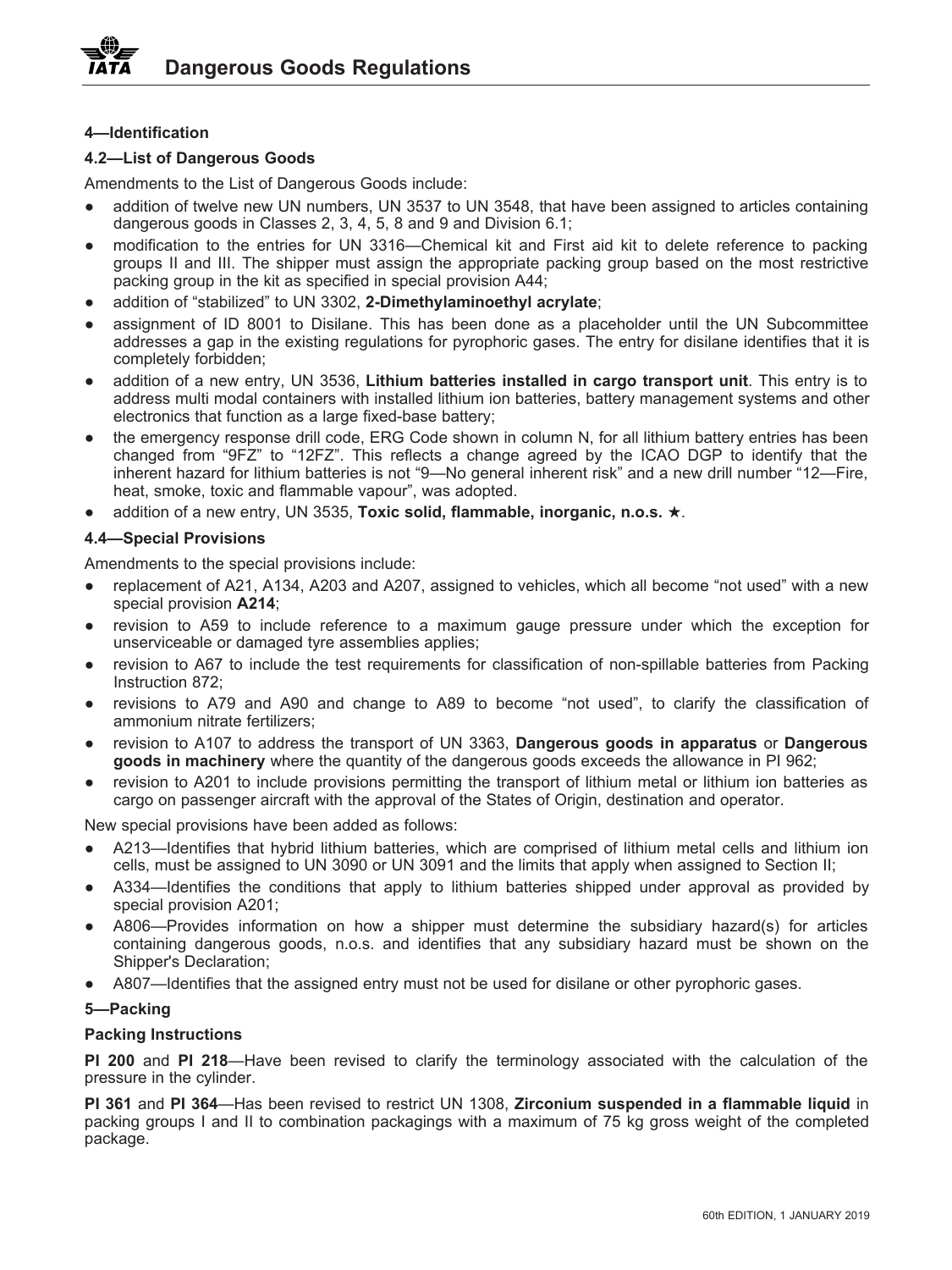**PI 459**—Packing provisions for small quantities of energetic samples have been added.

**PI 620** and **PI 650**—The conditions for the pressure differential test and the temperature ranges have been separated to be stand-alone requirements.

**PI 958**—Changes have been made to introduce the use of combination packagings, in addition to single packagings.

**PI 966** and **PI 969**—Clarification has been introduced into these packing instructions on the number of spare cells or batteries that may be in a package with equipment.

# **6—Packaging Specifications and Performance Tests**

**6.4.2**—This subsection has been revised to bring in reference to new ISO standards and also to identify the period during which the ISO standards may be applied for manufacture and also after which time the standards may no longer be used.

# **7—Marking & Labelling**

**7.2.1**—A note has been added to draw attention to the correct application of GHS pictograms on packages.

**7.2.2.3.2(a)**—The specification for hazard labels has been revised to remove the requirement for the outside line to be a minimum of 2 mm in thickness.

**7.2.2.3.2(c)**—Clarification has been added that the new Class 9 lithium battery hazard label must not have any text in the bottom half other than the class number "9".

**Lithium battery handling label**—The provisions that previously existed in 7.2.4.7 and Figure 7.4.H have been deleted as the lithium battery handling label is no longer valid in air transport.

## **8—Documentation**

**8.1.1** and **8.1.7**—Notes have been added under these paragraphs to identify that Shipper's Declaration form in the format as shown in the 59<sup>th</sup> edition of the DGR remain valid until 31 December 2024. These notes have been added as the design of the Shipper's Declaration form has been revised to replace "subsidiary risk" by "subsidiary hazard" in association with the class or division. The form has also been modified to remove reference to the title of the signatory and the place that the document was signed. These requirements were removed in the 58<sup>th</sup> edition of the DGR, but the form had not been revised as these changes were not considered significant enough to warrant a change to the form. However, with the change of risk to hazard it was thought appropriate to make changes to the form.

**8.1.9**—All example Shipper's Declarations have been modified as described above.

# **9—Handling**

**9.3.2.1.4**—A new provision has been added to identify that engines or machinery assigned to Class 3, UN 3528, do not require segregation from dangerous goods with a primary or subsidiary hazard of Division 5.1.

**9.3.4.3**—An additional exception for accessibility on loading of Cargo Aircraft Only dangerous goods has been included to allow loading of UN 3528 or UN 3529 in any location on a cargo aircraft.

**9.5.1.1.3**—The information required on the written information to the pilot-in-command has been revised to also require that the date of the flight be shown.

**Appendix A**—There are a number of changes to the defined terms in the glossary.

**Appendix B**—In Appendix B.2.2.4 new Cargo IMP codes have been added for UN 3090, Section II of PI 968—EBM and UN 3480, Section II of PI 965—EBI. These two new IMP codes facilitate the differentiation of Section II lithium batteries (UN 3090 and UN 3480) from those lithium batteries in Section II packed with equipment or contained in equipment (UN 3091 and UN 3481), which are currently assigned to ELM and ELI respectively.

**Appendix C**—There are revisions to the list of self-reactive substances in Table C.1 and organic peroxides in Table C.2.

**Appendix D**—Contact details for competent authorities have been updated.

**Appendix E**—Changes have been made to the list of UN Specification Packaging Suppliers (E.1) and the Package Testing Facilities (E.2).